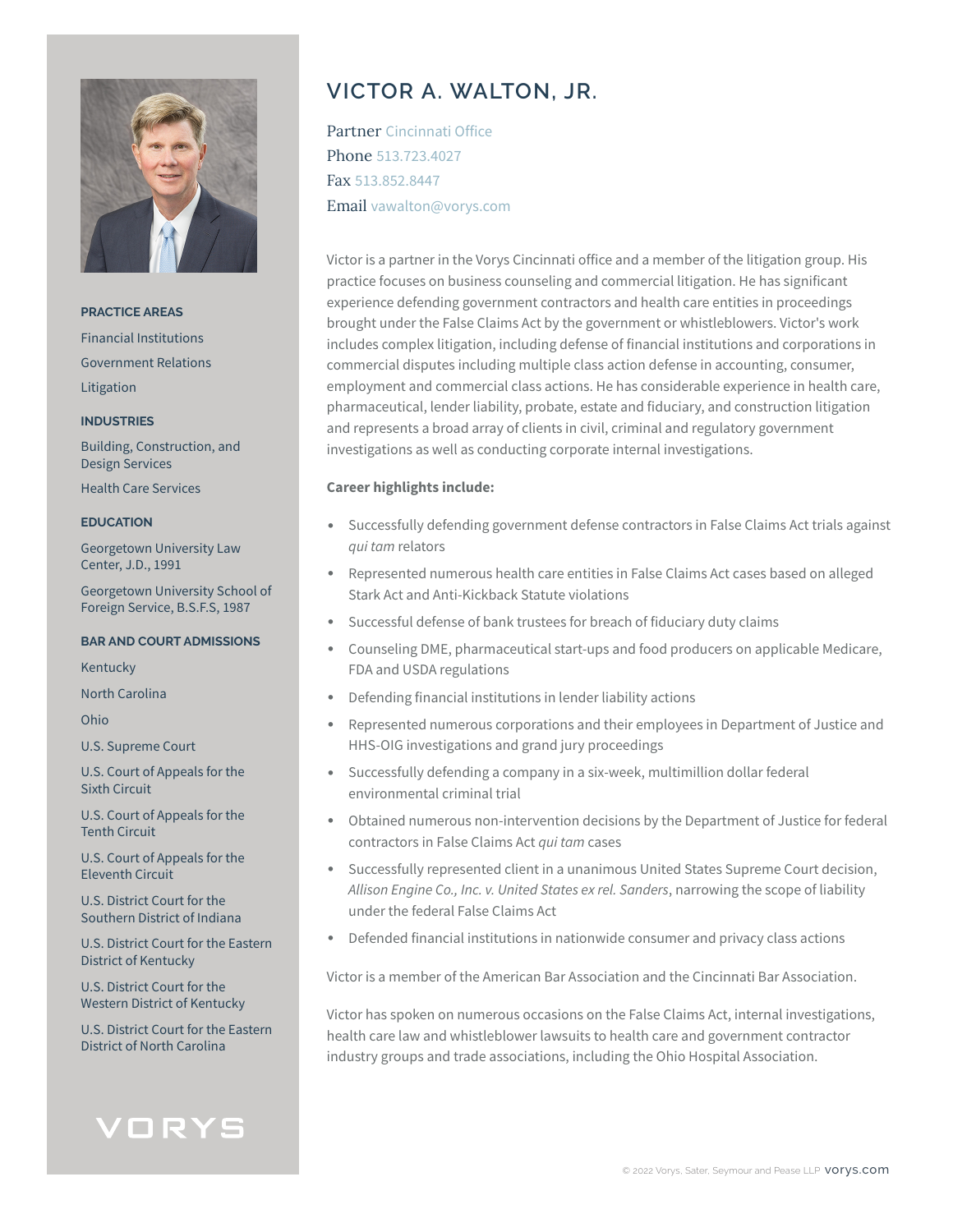### U.S. District Court for the Middle District of North Carolina

U.S. District Court for the Western District of North Carolina

U.S. District Court for the Northern District of Ohio

U.S. District Court for the Southern District of Ohio

U.S. District Court for the Northern District of Texas

*Admitted to practice law only in the states listed above.*

## **VICTOR A. WALTON, JR.**

## **(Continued)**

Victor received his J.D. from Georgetown University Law Center and his B.S.F.S. from Georgetown University School of Foreign Service.

## **Insights**

"*Whistleblower Defense Alert*: Government Uses § 3730 Dismissal Power To Dismiss Seven Year Old FCA Case," November 11, 2019

"*Whistleblower Defense Alert*: District Court Finds Bank Cannot Face FCA Liability Without Evidence of Explicit Claims to Fannie Mae and Freddie Mac," April 18, 2019

"*Whistleblower Defense Alert*: District Court Holds that DOJ Can Still Dismiss Qui Tam Cases After It Declines To Intervene—With No Justification Required for Dismissal," April 8, 2019

"*Whistleblower Defense Alert*: DOJ Policy Regarding Dismissal of FCA Lawsuits," January 30, 2018

"*Whistleblower Defense Alert*: Florida Court Overturns \$350 Million Judgment on *Escobar*," January 12, 2018

"*Whistleblower Defense Alert*: The Fifth Circuit Issues Strong Damages and Materiality Decision," October 2, 2017

"*Whistleblower Defense Alert*: The Third Circuit Confirms Broad Power of Escobar's Materiality Requirements," May 2, 2017

"*Whistleblower Defense Alert*: The Supreme Court Rejects Mandatory Dismissal of Relator Claims For Seal Violations," December 19, 2016

"*Health Care Alert*: Tuomey Ex-CEO Banned From Medicare In \$1 Million Settlement," September 29, 2016

"*Whistleblower Defense Alert*: Seventh Circuit's Latest Interpretation of Rule 9(b) Sets the Pleading Bar Higher for Relators," September 19, 2016

## **Professional and Community Activities**

Commissioner, Hamilton County Public Defender's Commission, 2019-present

Cincinnati Bar Admissions Committee, Chair, 2006-2007

Greater Cincinnati Behavioral Health Legal Compliance Committee, Chair, 2004-2012

Children's International Summer Village, 2009-2016

# VORYS